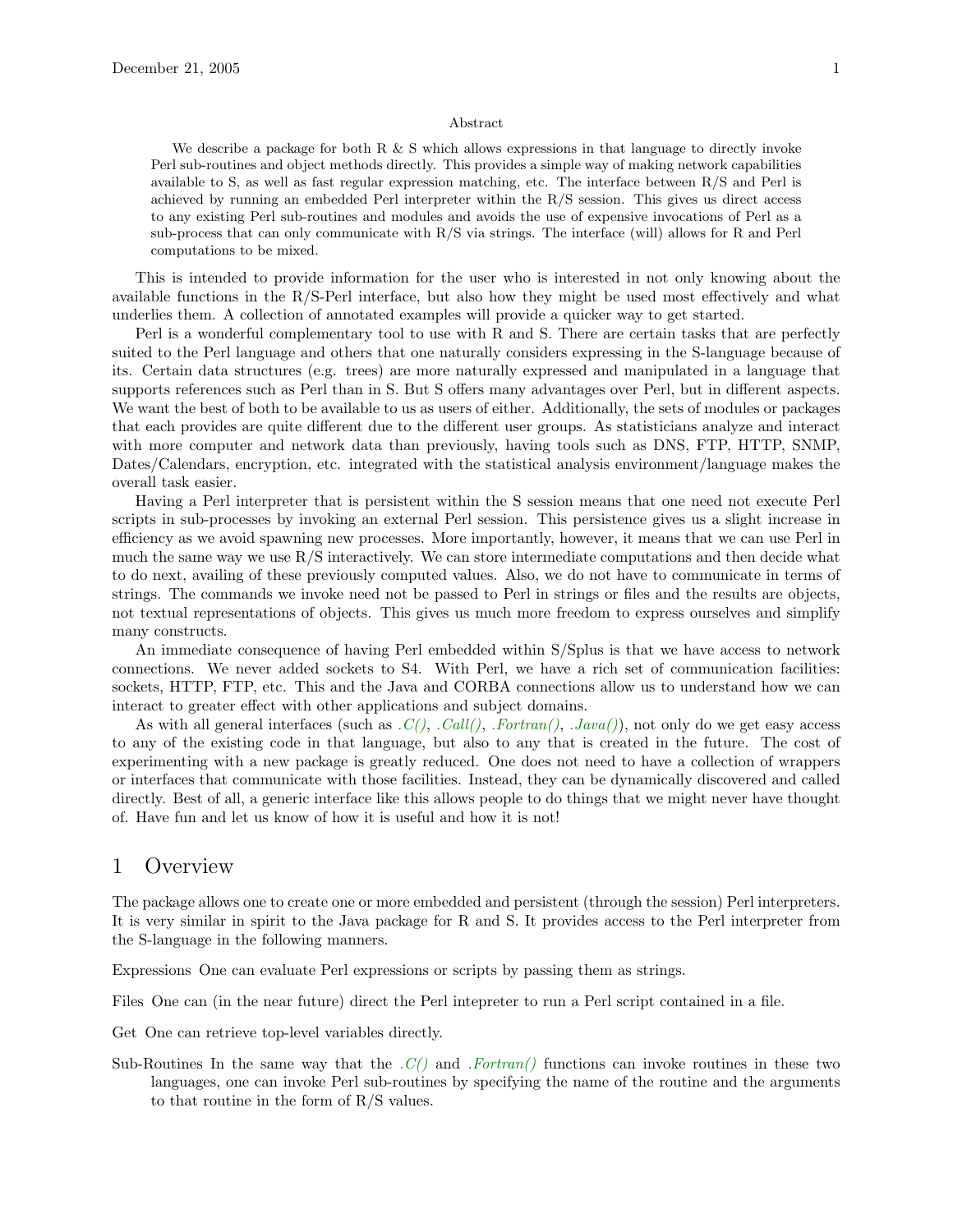Methods One can invoke methods of Perl objects in the same way that Perl sub-routines are invoked by specifying an additional Perl object whose method is to be invoked.

One can even have multiple Perl interpreters at any time and send different commands to each. These are not necessarily executing in different threads and hence concurrently. It just allows the programmer to manage name-spaces and computations in a different way that can sometimes be more convenient.

Perl is a curious language. It relies heavily on automatic coercion based on the way a variable is used. For example, we might have an array

 $[$ 

 $@a = (1,2,3);$ 

We can treat this same object as a scalar by referring to the variable a as  $\quad$  \$a rather than as an array @a. Due to the nature the R/S-Perl interface, this contextual information is not available. When we ask for the value of a variable, we cannot use the Perl syntax to specify whether a scalar, array or hash is intended. As a result, we specify the intended type as arguments to some of the  $R/S$  functions that define the R/S-Perl interface.

# <span id="page-1-0"></span>2 Inter-System Object Conversion

The critical aspect of any interface between two systems such as R/S and Perl is how objects in one system are transferred to the other. The need to communicate R objects as arguments to function calls in Perl and to return the results of these calls from Perl to R is obvious.

The mapping of primitive objects between the two systems (R/S and Perl) is reasonably trivial and obvious. In other words, when we pass a string from R to Perl in subroutine call, it is converted to a Perl

| integer IV   |                                         |
|--------------|-----------------------------------------|
| character PV |                                         |
| numeric NV   |                                         |
|              | logical IV (will be TRUE and FALSE SVs) |

scalar of internal type PV, and users know this as a Perl string.

It is natural to map S language vectors to Perl arrays. So a numeric vector containing three values such as

 $\Box$ 

 $c(1, 2, 3)$ 

is converted from R to Perl by creating a Perl array and converting each element of the R object according to table [2](#page-1-0) above.

Converting Perl arrays to R is slightly more complicated. This is because the elements of Perl arrays need not be of the same type (as far as I know). So we might have a Perl array such as

[] @a= (1, "abc", 2);

The natural representation of this in  $R/S$  is a list and so we do this. At present, we make no effort to recognize that the elements are of the same type and so can be simplified to one of the primitive vector types (integer, numeric, character or logical).

Named vectors in R/S are naturally represented as hash table or associative arrays in Perl. For example,

[]  $x \leq -c(a=1, b=2, c=3)$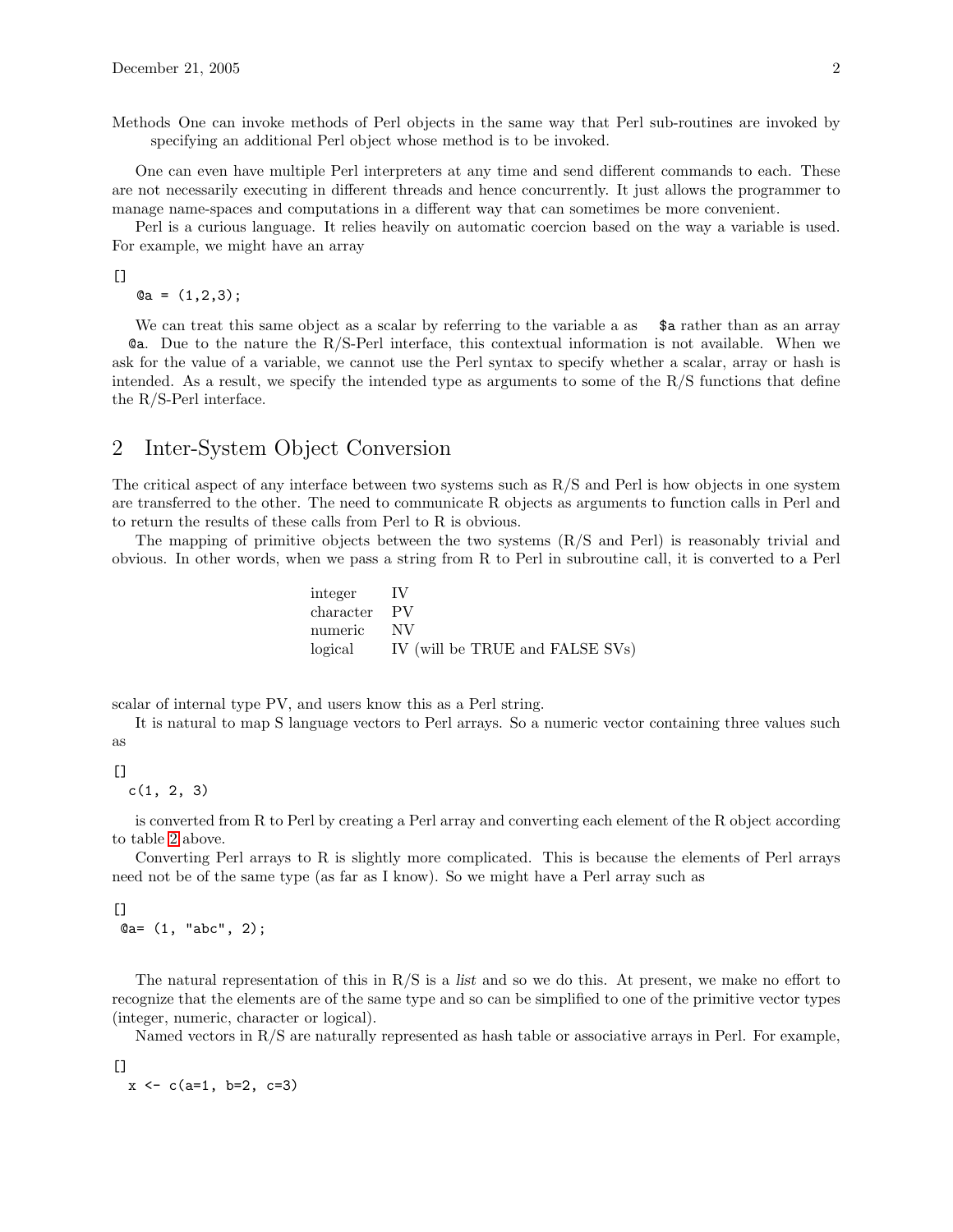can be easily understood in Perl as equivalent to

 $\lceil$ ]  $\chi = (\nu a', 1, \nu b', 2, \nu c', 3)$ 

The conversions of these types are not done by creating equivalent Perl or R expressions as strings and evaluating them in the system to which the object is being converted. This would be very problematic to manage name conflicts, and just to generate the expressions. Instead, these primitive types are converted directly in C code that provides the glue between the two systems, defining the interface.

#### 2.1 Non-Primitive Object Conversion

As with the Java and CORBA packages, we endeavor to leave non-primitive (i.e. class objects) in the language in which they are defined. We transfer a reference in Perl to R by storing it in an internal (i.e. managed in C and not in the Perl namespace) Perl hash table and returning an R/S object that contains sufficient information to resolve that object. In other words, we create an object that contains the key used to store the object in the Perl hash table, an identifier for the table. To allow R and S users to more readily understand manage the object, we also include the Perl class or type of the referenced object when known and also the process identifier (the R process id) in which the object was created and makes sense.

One can operate on these Perl reference objects from within R by invoking methods on them, passing them as arguments to other Perl methods and sub-routines. As they are passed across the R/S-Perl interface, the R/S reference objects are resolved into the Perl values from which these references were generated.

## 3 Evaluation Perl Expressions

With those preliminaries out of the way, we are ready to actual use the Perl interpreter.

The most obvious and, at times, simplest way to interact with Perl is to have it evaluate a string. We can pass to the Perl interpreter a command presented to it as a legal Perl script in the form of a string. This is much like the way we would call Perl using its command line argument -e.

Let's look at some simple examples. The first expression just prints the number 10.

#### $\lceil$

```
invisible(.PerlExpr('printf "10\\n";'))
```
The next example prints the string Hello to R user (your login) from within Perl, substituting the actual value for your login. It does this by retrieving it from the environment variables accessible in Perl via the ENV associative array.

#### $[$

invisible(.PerlExpr('printf "Hello to R user (\$ENV{\'USER\'}) from within Perl\\n";'))

Note how we had to escape the quotes " surrounding USER. To me this is ugly, complicated and very error-prone. It is just one argument against communicating via strings. We'll see more.

Now, we can also perform assignments in these scripts. Here we create an array containing three strings. a is now a regular Perl variable and persists after this expression is evaluate. Therefore, it is available to use in other scripts/commands. We can also retrieve the values of Perl variables directly from andinto R, as we see in the next line –  $PerlGet("a", array=T)$ . This should return a list of length 3 whose elements are the individual strings in a. We will discuss  $. PerlGet()$  below.

[]

```
.PerlExpr('@a = ("a","b","cde");')
.PerlGet("a", isArray = T)
```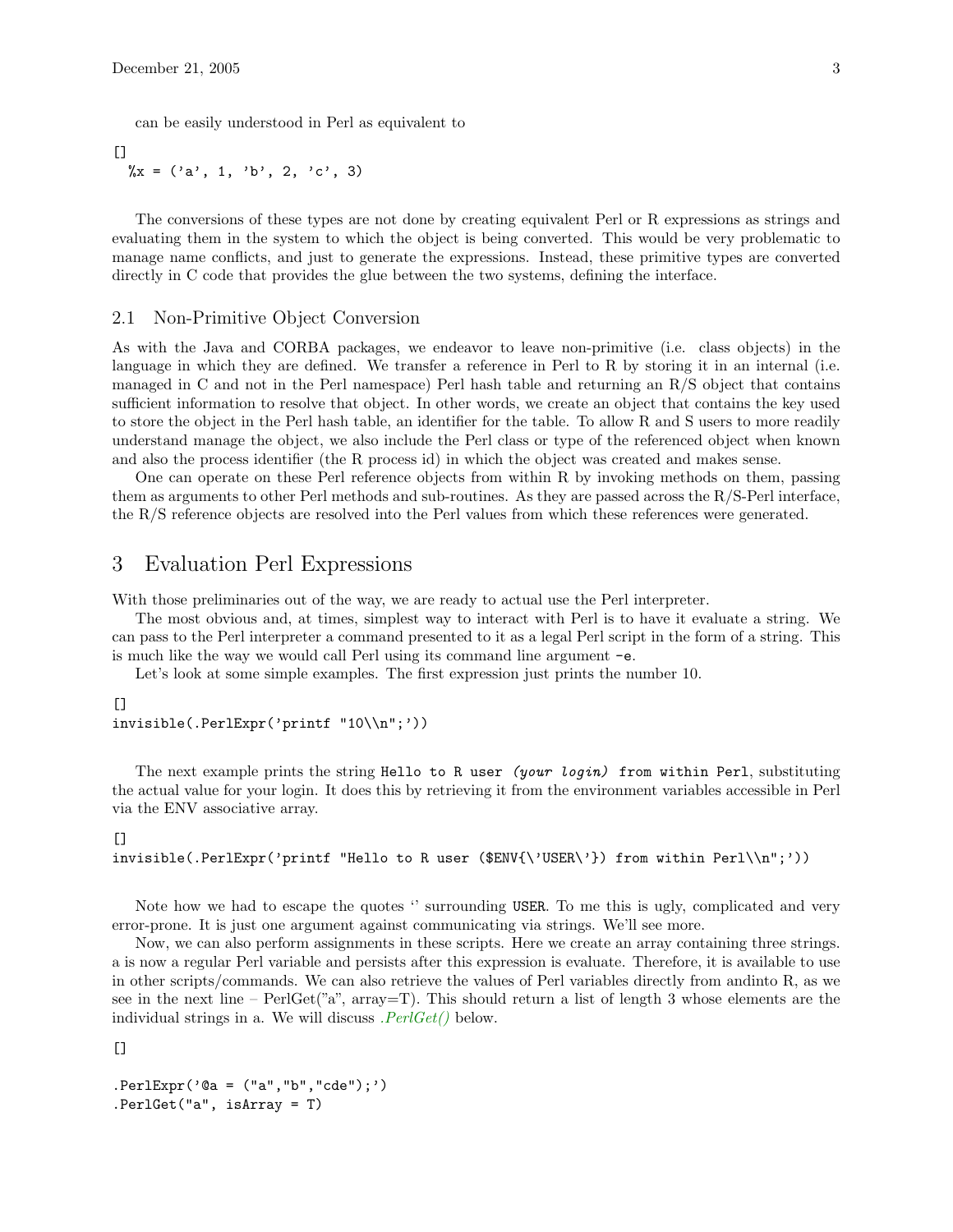Recall that the interpreter is persistent. This means that any assignments one makes within this string will overwrite existing variables with the same name and will be available to us in future calls to the interpreter. For instance, in the code above, a variable a that existed before we executed the second expression will be discarded and all future references to a will see the array of length three.

This is both good and bad. A problem arises if you assign a value to a Perl variable named foo and then call a function that I have written that also assigns to foo. When my function returns, your value of foo is lost. At best, you will get an error (unlikely). At worst, you will get the wrong answer and not know! This is another argument against using strings to communicate between systems: name space conflicts. We will see that a more structure way to manage the computations is to call methods and sub-routines directly and manage the name space of variables (i.e. assignments) in R rather than Perl.

We should also mention that the scripts can contain more than one expression. We can pass any legal Perl script to the interpreter. This can define its own sub-routines, classes, etc. and load packages, and so on.

In this example, we define an R function that allows one to perform regular expression replacements in a string using the Perl  $=$  operator. (Of course, R and S have their own built-in versions of these. This is presented here only for illustration.)

We create the Perl expression in R by pasting together the different strings. We want to end up with something like  $\text{temp} = \text{texttyour string}$ ;  $\text{temp} = s/\text{pattern/replacement/g}$ ;  $\text{temp}$ ; So there are three perl expressions within the single script.

```
\BoxperlSub <-
function(string, pat, with) {
  tmp <- paste("s/",pat,"/",with,"/g",sep="")
  tmp <- paste("$tmp =~",tmp,";")
  tmp <- paste(paste("$tmp =\"", string, "\";",sep=""), tmp, "$tmp;")
 .PerlExpr(tmp)
}
```
To avoid conflicts with other functions (Perl or R) using \$tmp as a variable, we can define a sub-routine and call it.

```
\BoxperlSub <-
function(string, pat, with) {
tmp <- "sub RSsubstitute { my ($tmp, $pat, $with) = Q_; $tmp = \sim s/$pat/$with/g; return $tmp;}"
tmp1 <- paste("RSsubstitute(\"",string,"\",\"", pat,"\",\"", with,"\");", sep="")
tmp <- paste(tmp, tmp1, sep="\n")
 .PerlExpr(tmp)
}
```
In this example, we are defining the RSsubstitute() each time the function is called. We can avoid this using the R/S function  $PerlExists()$ . This allow us to determine if a Perl variable (of a particular type) is defined.

 $[$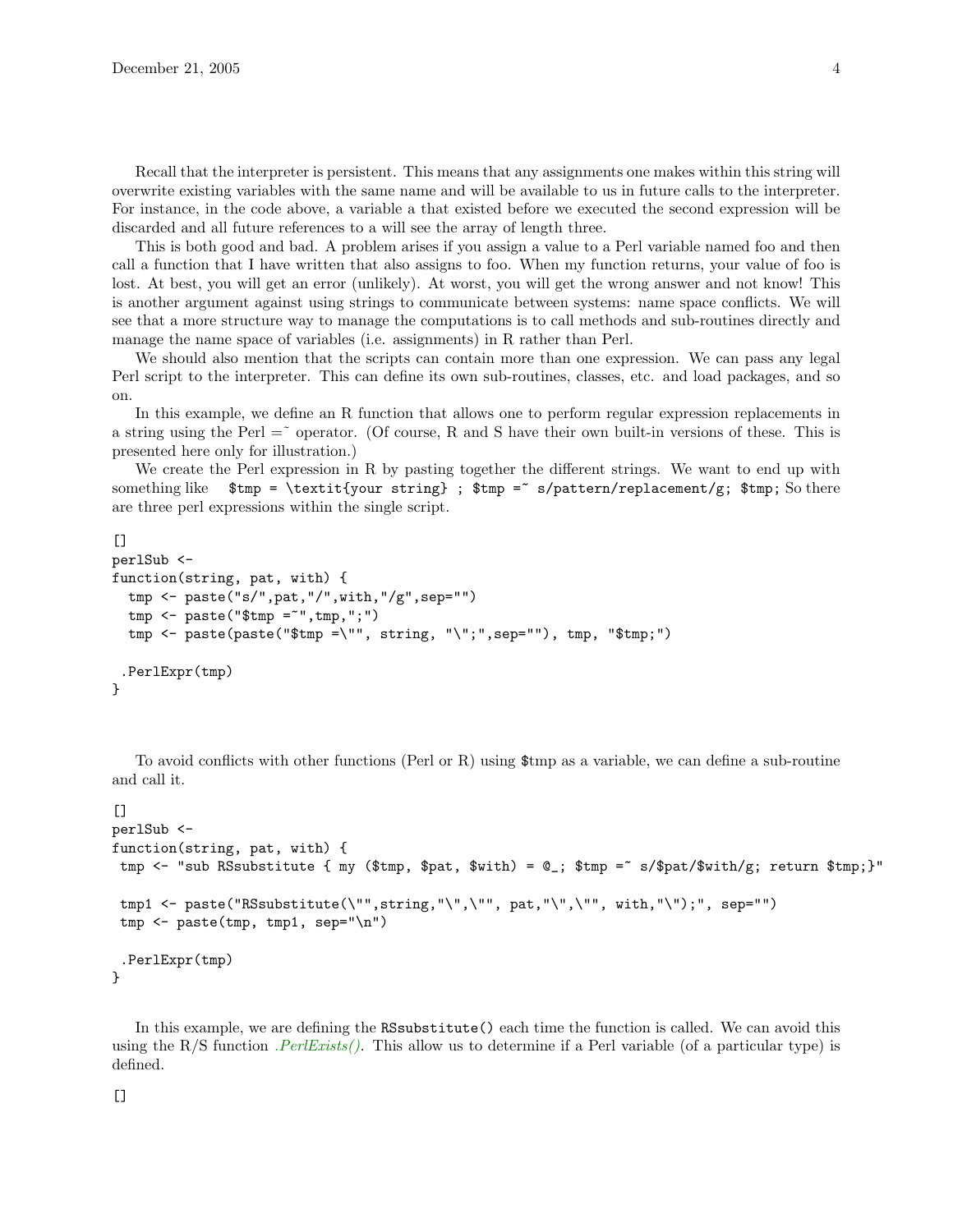```
perlSub <-
function(string, pat, with) {
if(.PerlExists("RSsubstitute", "CV")) {
   tmp <- "sub RSsubstitute { my ($tmp, $pat, $with) = @_; $tmp =~ s/$pat/$with/g; return $tmp;}"
} else
   tmp < - ""
tmp1 <- paste("RSsubstitute(\"",string,"\",\"", pat,"\",\"", with,"\");", sep="")
tmp \leftarrow paste(tmp, tmp1, sep="\n'\n').PerlExpr(tmp)
}
```
This is only important if the fixed part of the script becomes large.

The the issue of escaping quotes and the complexity of creating the Perl script string in the examples above illustrated the potential difficulties of creating the string in R to pass to Perl. When we have to programmatically generate any such string, we will probably choose to use text connections in S4/Splus5/Splus6. In R, one would naturally use  $paste()$ . Since one should try to write code that works in both systems so as to make the code more useful, one would probably choose  $paste()$  until "we" implement connections in R. However,  $paste()$  can be cumbersome in some situations. Handling strings is not S's forte. Actually, it is Perl's. So we have a bootstrapping issue.

There are two possible solutions or approaches to this issue of creating Perl scripts. One is to generate the script by writing pieces of it to a file rather than accumulating these in a string. This is practical but also complicated and inflexible. The alternative is to not create the script at all, but to call the relevant Perl functions directly from within R. Rather than represent the R values which are to be arguments to the Perl routine as strings, we can call that routine directly and allow the R/S-Perl interface to translate the R values directly in memory. This preservers the semantics and is simpler for the user. Numeric values are translated to numeric values rather than integers and objects remain as objects.

We will quickly look at how we use the first approach and tell Perl to invoke a script.

### 4 Evaluating the Contents of a Perl File: A Perl script

Suppose we already have self-contained Perl script residing in a file. Then we can execute that script by passing the file name to the R/S function  $PerlFile(.)$ . This parses and evaluates that script. Any assignments, definitions, etc. processed during the evaluation of this script are available to us after that script has completed.

If you take a look at the file tests/method.pl that is provided within the R/S package distribution, you will see that it defines a Perl class named Mine and then uses it. It creates an instance of this class and calls two of its methods wich print to Perl's standard output (by default the same as R). We can execute this script as follows.

#### $\lceil$ ]

.PerlFile(system.file("tests/method.pl",pkg="RSPerl")

Note that we can access the variable \$a and the Mine class after the script has terminated.

```
[]
ref <- .PerlGet("a")
ref$Display(1)
ref \leq . PerlNew("Mine", 'a','b','c')
ref$Display(1)
```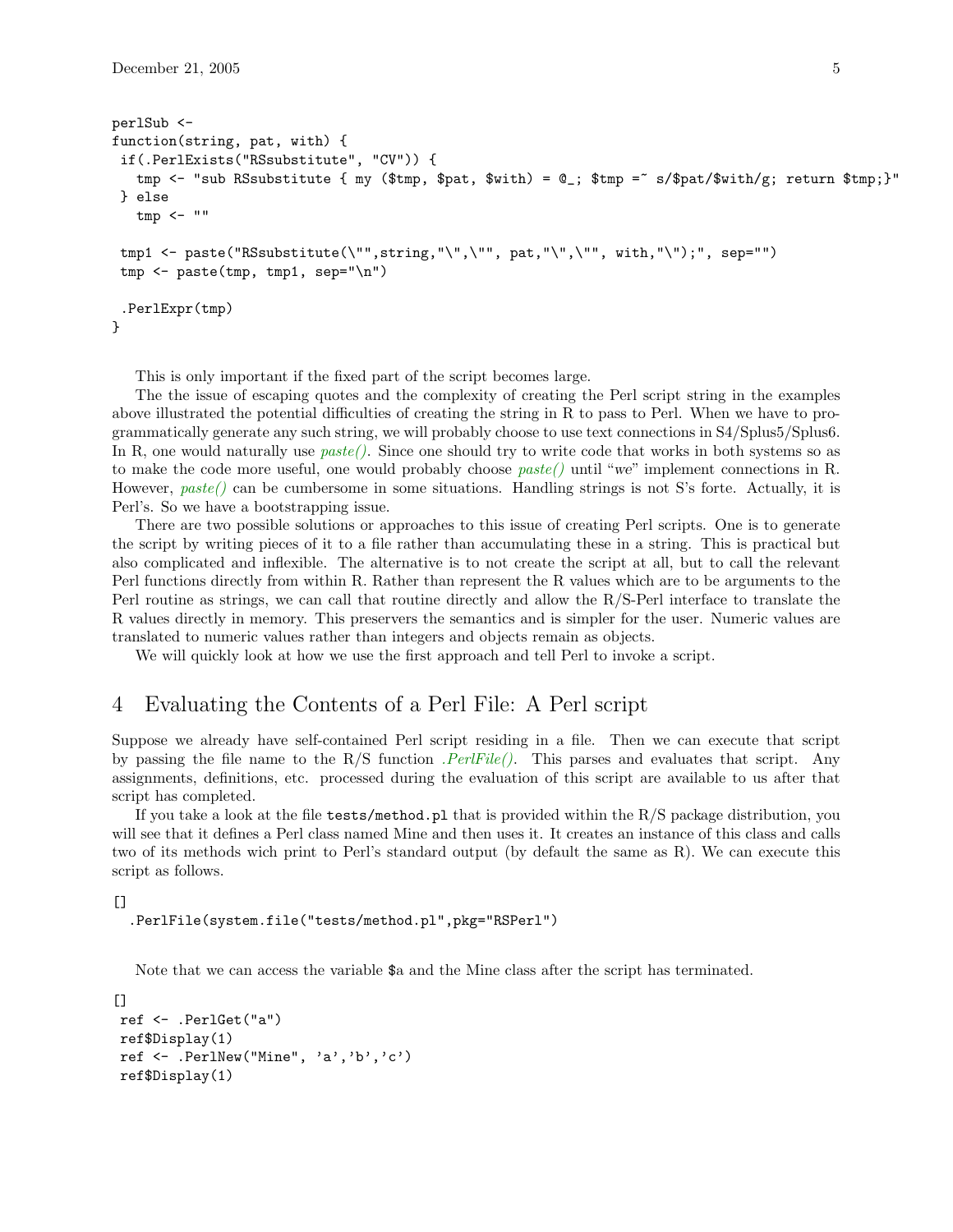Note that one has to be aware of slight differences between using embedded Perl and the regular standalone version. If a script (either in a file or specified as a string) uses other packages.

If this script needs C-level Perl extensions, you should specify the name of a C routine that will initialize these. This can be done automatically. See .PerlInit.

5 Calling Sub-Routines

 $[$ 

```
.Perl("Sum", 1,2,3,4)
```
# 6 Retrieving Perl Objects

.PerlGetArray .PerlGetTable .PerlGet

 $[$ 

# 7 Creating Perl Arrays and Tables

```
.PerlNewTable() and .PerlNewArray()
```
 $[$ 

.PerlAssign()

[]

```
One can apply a filter to the elements being retrieved. In this
example, we call the Reverse sub-routine defined in
\file{tests/RInit.pl}.
```

```
\Box. PerlExpr('@x = ("abc", "def", "ghi");').PerlGetArray("x", apply="Reverse")
```
# 8 Operator Overloading

If one obtains a reference to a Perl array via a call to

```
.PerlGetArray(name, .convert=F)
```
then one can use the regular  $R/S$  syntax to extract elements of the array.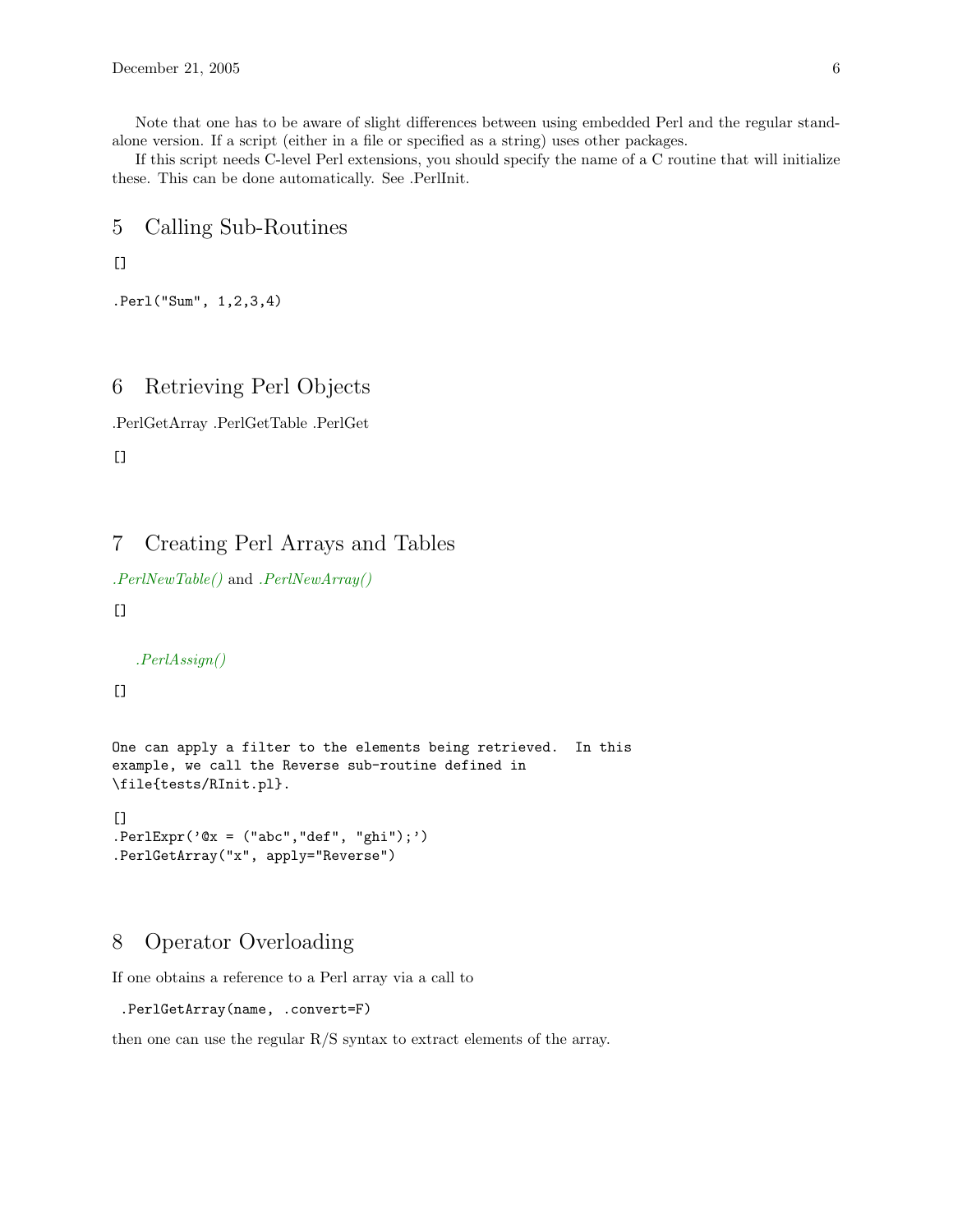```
[.PerlExpr('@a=("a","b","c");')
ref <- .PerlGetArray("a", .convert = F)
ref[1,2]
[[1]]
[1] "a"
[[2]]
[1] "b"
```
## 9 Static/Class Methods

We use the same  $. Perl()$  to invoke static methods. However, we specify the name of the class in the call via the ref argument. Rather than being a reference to a Perl object, this is given as the name of the Perl class whose static method is to be invoked. As an example, we can call the PrintID in the class Mine. (This is defined in the file method.pl in the examples/ directory of the distribution.) The method expects no arguments and so we specify the name of the method and the name of the class in which the method is defined.

```
[.PerlFile(system.file("examples/method.pl", pkg="Java"))
.Perl("PrintID", ref="Mine", array=F)
```
## 10 Creating Objects

Given a class definition with a method new, we can invoke that method as a static class method. Not quite working. Needs some thinking. There is likely to be a C routine

```
[.Perl("new", arg1, arg2,...,ref="className")
```
## 11 Retrieving Values

One can get the value of a variable in the top-level context or packages using the  $PerlGet<sup>*</sup>$  functions. As with all Perl operations, one must indicate the type of the variable so that it can be coerced to the appropriate form (array, scalar, hash, etc.) This is done by selecting the appropriate function (rather than an argument to a single function).

 $\lceil$ ] .PerlGetTable("ENV")  $\lceil$ ]

.PerlExpr("@a= $('x', 'y', 'z');")$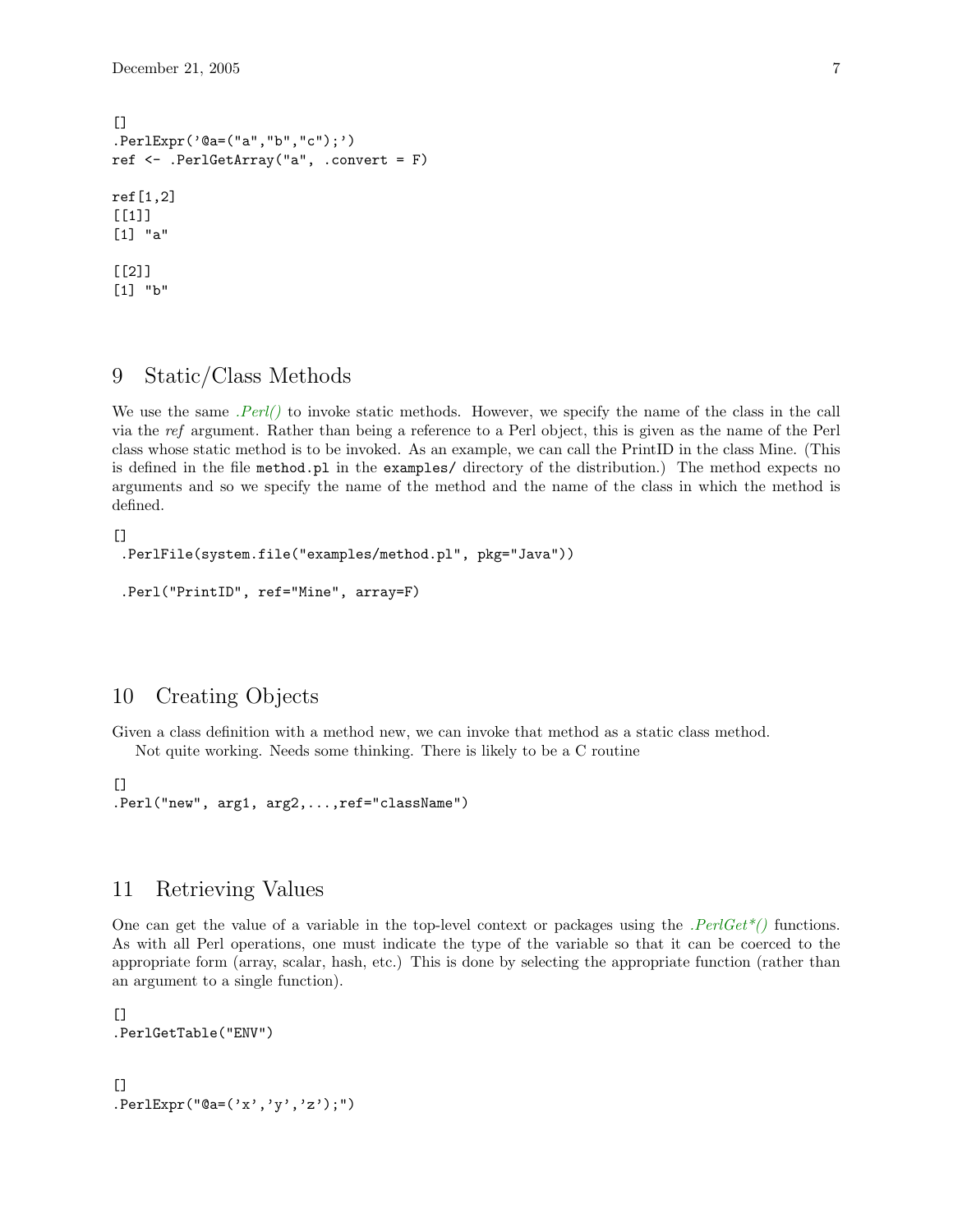```
[1] 3
> .PerlGetArray("a")
[[1]]
[1] "x"
[[2]]
[1] "y"
[[3]]
[1] "z"
>
```
# 12 Reflectance

One can get a list of the variables within a package using  $. PerlStashInfo().$ 

```
[names(.PerlStashInfo("main"))
```

```
.PerlPackage("News::NNTPClient"))
names(.PerlStashInfo("News::NNTPClient"))
```
# 13 Calling Code Directly, not by Name

The following shows how we can get a handle on a sub-routine or method and call it directly, rather than by name.

```
[pj <- .PerlGetCode("Join")
.Perl(pj, "--", "abc","def")
```
The benefit of doing this is again to avoid clutter and conflict in the name-space. One can get create anonymous routines and store references to them. All other code is unaware of their existence, but we can call them in the following manner.

 $[$ 

```
r \leq -\text{PerlExpr}('sub \{ my (\$1) = \mathbb{Q}_; print "\$1\n"; return 1;\}'').Perl(r, "This is a test")
```
This is not an entirely technical and pedantic point. Many of us have experience with name conflicts in S. Programmers sometimes circumvent apparent difficulties with the scoping rules in S and assign variables that are to be shared by different functions in frame 0. This happens frequently in the modelling code. The potential for two developers to use the same variable name may be small. It is non-zero however and the improbability of the event occurring means that we rarely think of it when spending numerous hours debugging the problem.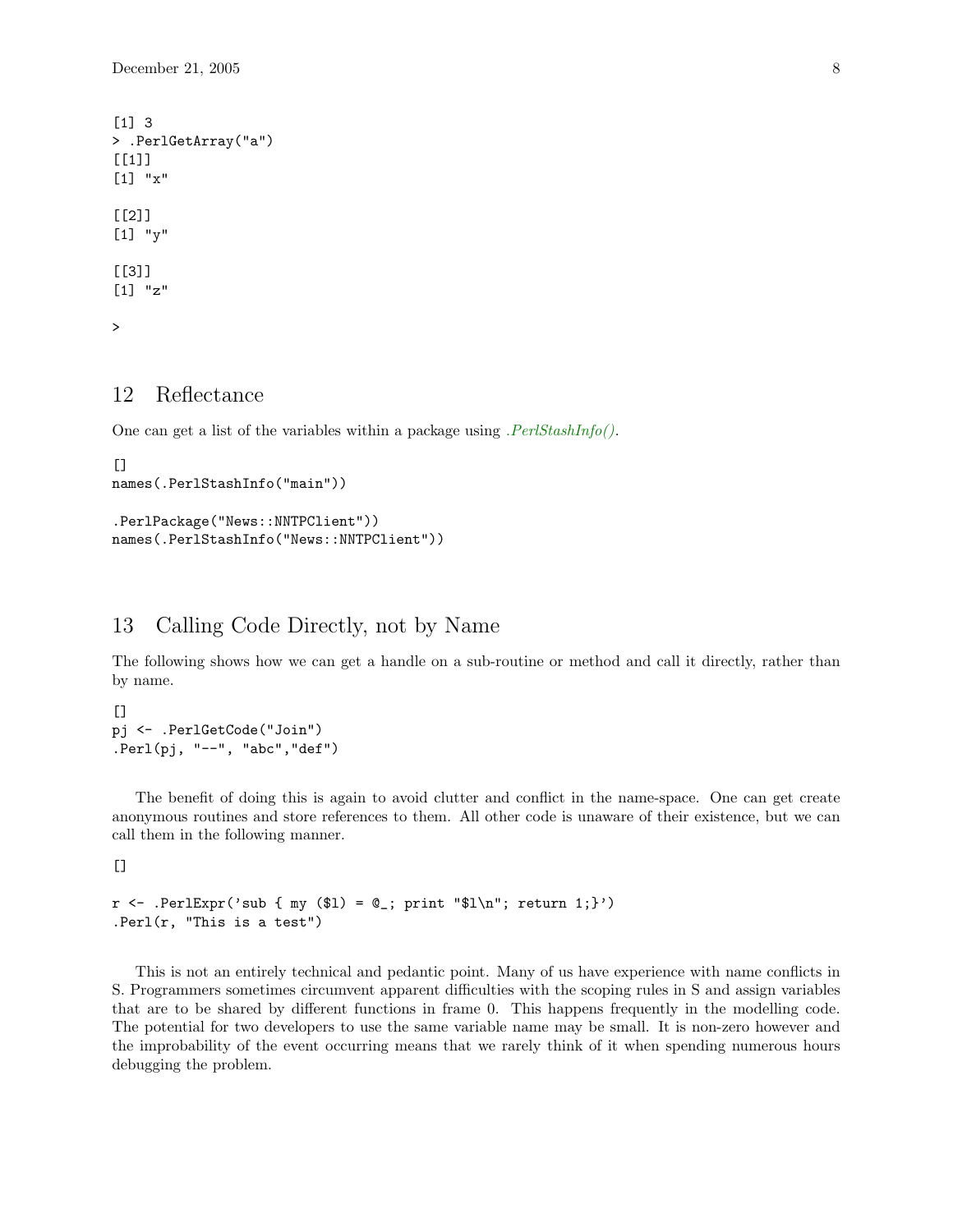## 14 Garbage Collection

Basically, by embedding a persistent Perl interpreter within an R/S session, we have two interactive workspaces in existence at any time. As with  $R/S$  by itself, one can assign the results of (intermediate) computations at the top-level so that they can be used later. Unfortunately, these can be large and consume resources, especially memory. Having a Perl interpreter open at the same time means that one can do this in more ways. One can assign values to Perl variables via Perl expressions evaluated via . $PerlExpr()$  and . $PerlFile(),$ and also implicitly within the internal PerlReference objects that are returned (anonymously) by these calls and others.

Just as with R and S, the system cannot discard these objects automatically. Each interpreter cannot determine when you, the user, has finished operating on these objects, so it must keep them for potential future computations. As a result, the garbage collection – the discarding of no longer needed objects – is up to the user. One can undefine Perl variables via the  $. PerlUnder()$  function. Also, one can discard anonymous PerlReference objects via the *.PerlDiscard()* function. In each case, the Perl object is discarded and its resources can be reclaimed.

To determine what Perl variables are defined, one can use the *.PerlObjects()* function. Similarly, to get a list of all the PerlReference objects currently in the internal table, one can use the function .PerlReferenceObjects(). To simply get the number of entries in this table, one can use the function  $PerIReferenceCount()$ . This returns both the current number of entries and also the total number of reference objects that have been created in the session.

## 15 Arrays and Hash Tables

.PerlNewArray() and .PerlNewTable()

The subsetting and element assignment operators

```
[x[1] < -1x[1]
x["a"] <- 1
x["a"]
  .PerlLength()
  .PerlClear()
```
.PerlNames() and names().

### 16 Style

Should one paste together a Perl command in the form of a string or call the Perl sub-routine or method with arguments that are given by R objects? My feeling is that the latter is greatly preferrable. There are several reasons. One is that it insulates the function call from being Perl-dependent. It is possible for one to replace this code with a call to a CORBA operation or a Java method by changing only the reference to the  $Perl$ ) function. A second reason relates to the difficulty associated with creating the string to represent the Perl expression. In many cases, one can simple use  $paste()$  to create the string. However, in other cases, the R values that one wishes to represent in the Perl expression do not have a simple string representation. This is why we want to allow them to be exported as references to R objects whose methods are implemented by R functions. When we use strings, this is hard. When we use real objects, we have the flexibility to allow such foreign/indirect references.